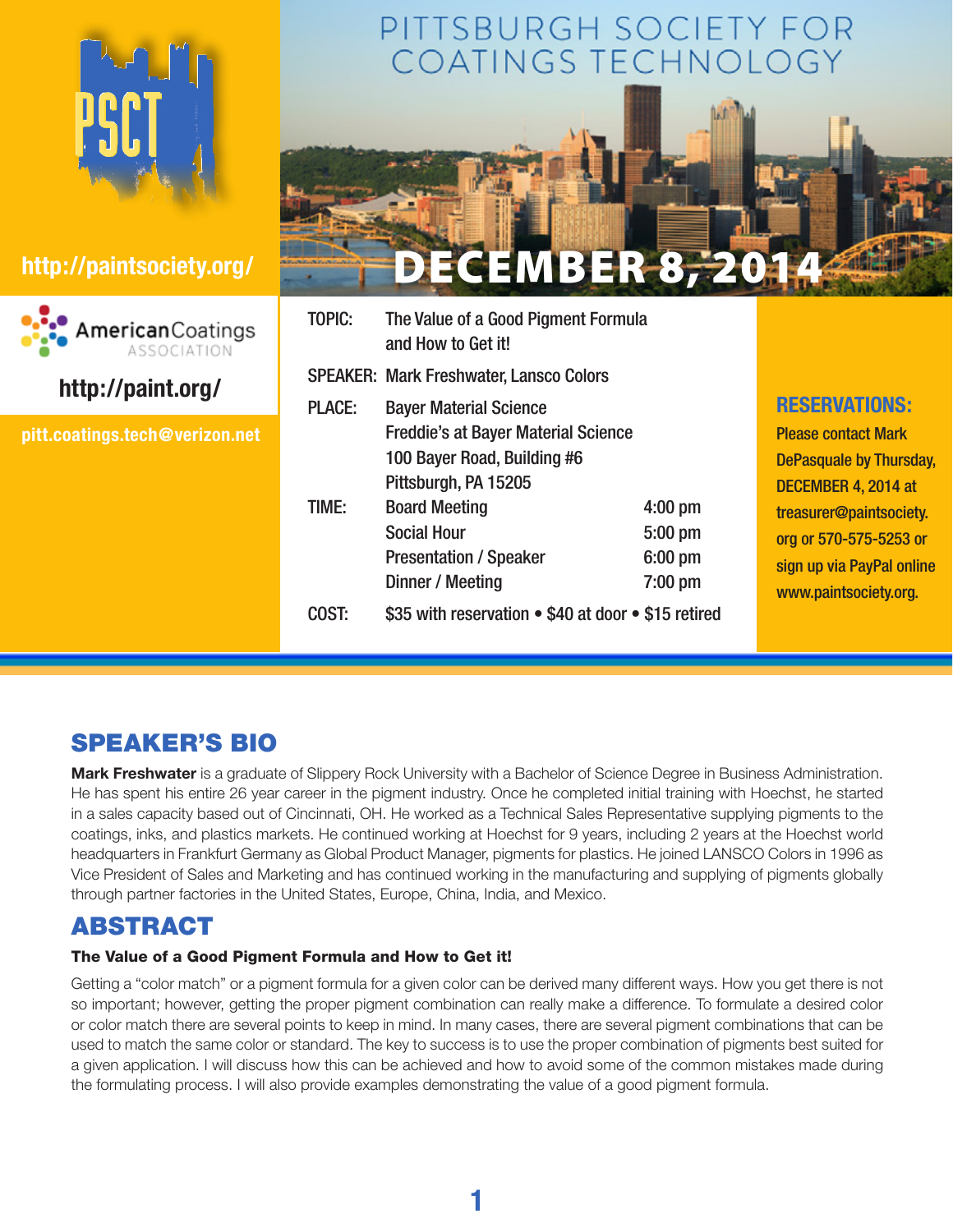# PRESIDENT's MESSAGE



### Dear PSCT Members,

II would like to thank last months' speaker – Gary Balint of LANXESS Corporation for his presentation on red pigment innovations. I would also like to thank Mark DePasquale for organizing the venue and menu for the November meeting. The meeting at Walnut Grill in

Fox Chapel was well received by many members.

Bayer Material Science will again be sponsoring the December meeting on the Bayer Corporation Campus. The meeting will be at Freddie's – Building #6 on the Bayer Campus in Robinson Township. If you have never been to the Bayer Campus, Building #6 is the building to the left of Building #4, which is the building with the giant "Bayer" sign. All of the funds raised from the December meeting will be applied to the Scholarship Fund for the children of eligible PSCT members. Please make an extra effort to attend. Our December speaker is Mark Freshwater, of Lansco Colors. Mark will be speaking on "The Value of a Good Pigment Formula and How to Get it!"

The PSCT Membership Application and Dues Renewal Form are available in this newsletter for convenience. Please contact Britney Grabigel with any questions concerning membership. Britney can be reached at 412-517-3133 or grabigel@ppg.com. Please see the notice regarding membership for 2015 – 2016 contained in the December newsletter.

Finally, if you have a High School Senior or College level student, and plan on meeting the requirement for the Hiram P. Ball Memorial Scholarship by attending at least four meetings please be advised that there are four meetings including December before the March 2015 submission deadline. The updated requirements for the scholarship are included in this newsletter.

#### **Chrissy Stewart**

PSCT President 2014-2015



### Bill Hawk

Congratulations to Bill Hawk, the Paint Pot winner for November.

Bill has nearly 22 years with PPG Industries. His first 11 years with the company were spent working in the QC Lab at the Development Center in Springdale approving the raw materials and the DC produced resins manufactured at the site. He spent the next 10 years in the Machine-Applied Coatings group of PPG's Architectural Finishes business unit. In June of 2014, he went to work in the Adhesives and Sealants group coming over from the Akzo Nobel Architectural business. He is also currently assisting the EH&S SAP team in the 2nd phase of the transition to SAP. Bill has been a member of PSCT since 2005.

Outside of work Bill enjoys racquetball and weightlifting when he can. He also likes to go for walks with his wife and dog. He grew up hunting and fishing and still enjoys being outdoors. He still tries to hunt and fish when he gets the chance every now and then. Bill also enjoy different activities at his church. Bill also always look forward to vacations, mostly to Myrtle Beach and South Florida.

### Proposed Dues Increase

The Pittsburgh Society for Coatings Technology Board of Directors unanimously passed a proposed PSCT Dues increase beginning in fiscal year 2015 (July 1, 2015).

 Proposed: Full Membership dues will be increase from \$30 to \$40 per year. Educator, Student and Retired Membership will increase from \$5 to \$10. (PayPal surcharge will remain in place for members using electronic payment)

First vote: November 10, 2014 – Unanimous

Second Vote: to be taken December 8, 2014

Discussion: PSCT has maintained the same dues for over 20 years. Over that period of time operating expenses (newsletter, website, dinner meetings, etc.) have increased while dues have remained constant. A comparison of dues in nearby Coatings Society are:

Philadelphia - \$35

Detroit - \$50

Cleveland - \$60

Chicago - \$40

A second vote by the PSCT Membership is required to enact these dues increases.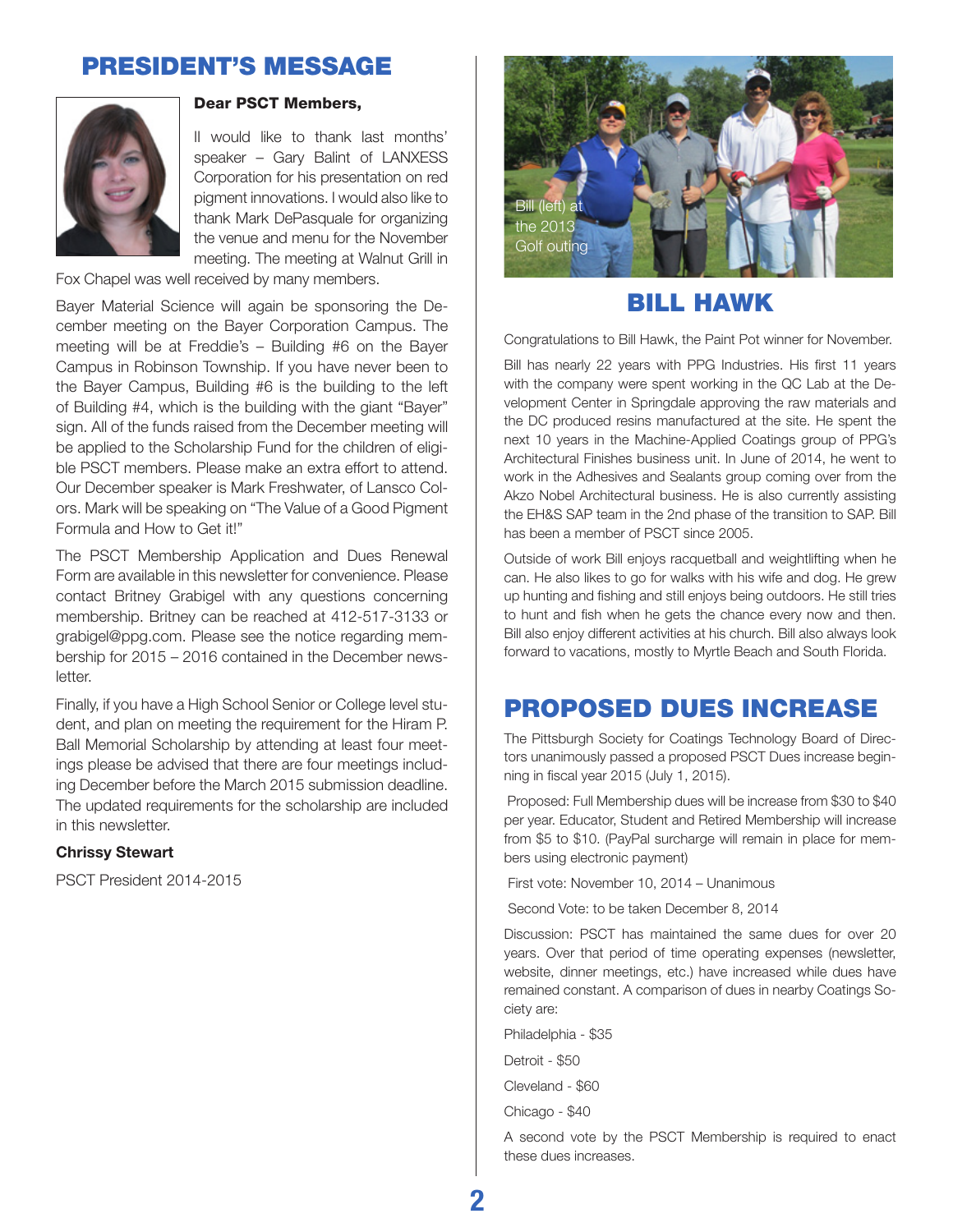**http://www.paint.org/events.html**

**CoatingsTech Conference March 9-11, 2015 Marriott Louisville Downtown Louisville, KY**

The scholarship committee is working hard to revise the requirements for the 2015 Hiram P. Ball scholarship. Though there will be some changes, the number of PSCT meetings that the member is required to attend (4) will not change. The final requirements will be posted in the December newsletter.

PSCT SCHOLARSHIP

### WEBSITE

Please visit http://paintsociety.org and view the website, including the current newsletter, President's message, photos from the golf outing and more. Don't forget you can RSVP and pay for the upcoming dinner meeting from the home page of the website! You can also renew your membership directly online.

# ADVERTISMENT REMINDER

We would like to thank all the suppliers who have advertised with us in the past and hope we can count on your continued support. If companies want their advertisement displayed in the PSCT monthly newsletter, please contact Mark DePasquale at treasurer@paintsociety.org.

**Process** 



2591 Wexford - Bayne Road, Suite #303 Sewickley, Pennsylvania 15143 **lindaw@wolfcontainer.com**

**3**

cmc@chem-materials.com e-mail

www.chem-materials.com website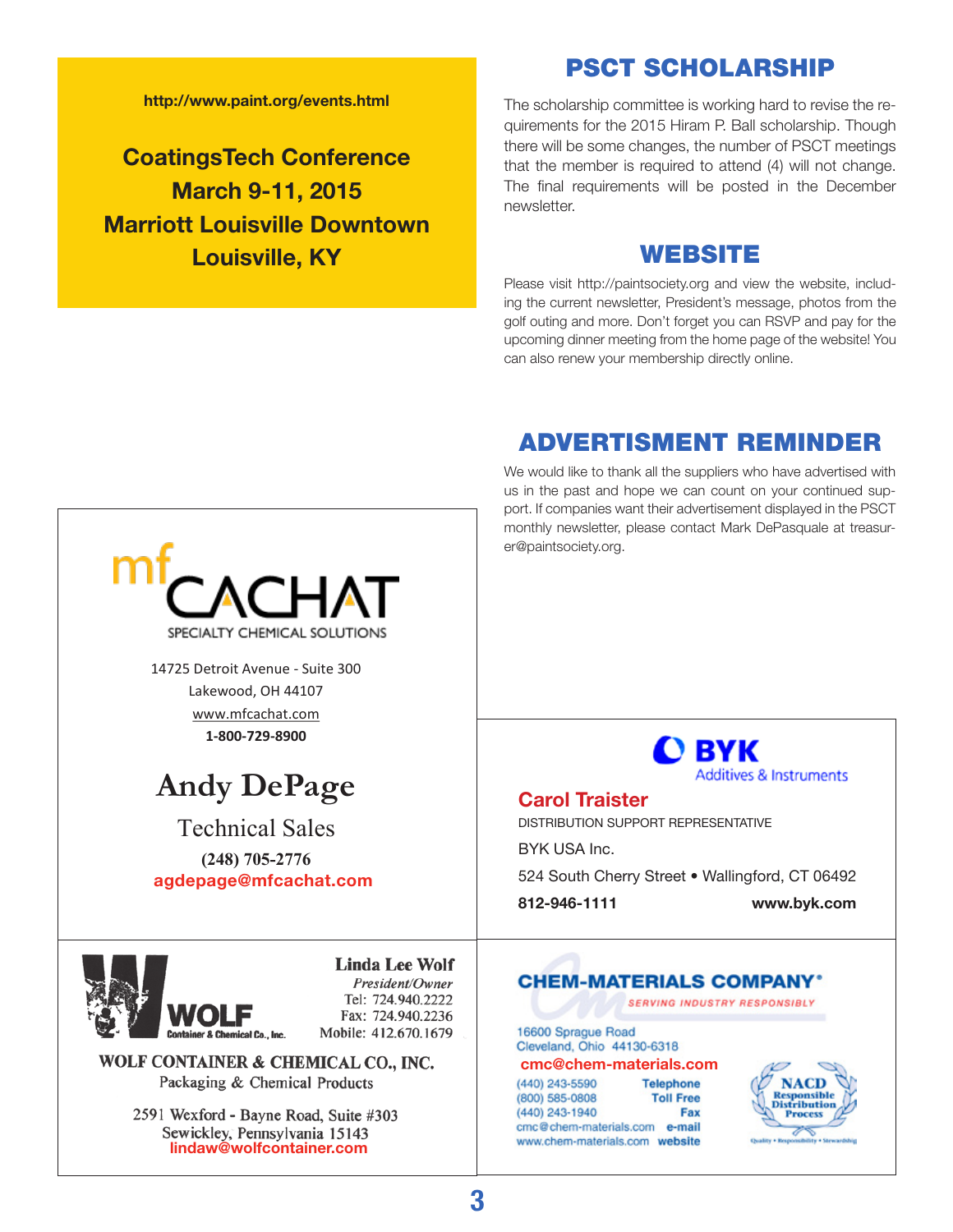**President** Chrissy Stewart KTA-Tator, Inc. 115 Technology Drive Pittsburgh, PA 15275 412-788-1300 ext 239 cstewart@kta.com

Vice President Christina Marlier EMD Chemicals 215-510-8397 christina.marlier@emdgroup.com

#### **Committee Chairs**

Membership Britney Grabigel PPG Architectural Coatings Glass Business and Discovery Center 400 Guys Run Rd. Cheswick, PA 15024 412-517-3133 / grabigel@ppg.com

Education and Scholarship Julie Glover KTA Tator, Inc. 115 Technology Drive Pittsburgh PA 15275 412-788-1300 ext 205 jglover@kta.com

### **PSCT Officers and board of directors**

**Secretary** Ken Cutler Kop-Coat, Inc. 3020 William Pitt Way Pittsburgh, PA 15238 412-826-3311 / kcutler@kop-coat.com

**Treasurer** Mark DePasquale PPG Architectural Coatings Glass Business and Discovery Center 400 Guys Run Rd. Cheswick, PA 15024 depasquale@ppg.com

Bylaws Karen Hollertz PPG Industries, Inc. 151 Colfax Street Springdale PA 15144 724-274-3353 hollertz@ppg.com

Golf / Fund Raising Sam Puglisi Atomized Materials 412-221-7020 sepuglisi@atomizedmaterials.net Past President Cynthia L. O'Malley KTA-Tator, Inc. 115 Technology Drive Pittsburgh, PA 15275 412-788-1300 ext 180 comalley@kta.com

Director at Large Jim Wasik 70 Woodland Farms Rd. Pittsburgh PA 15238 412-967-9541 jawasik@verizon.net

Representative to ACA Society Liaison Committee Valerie Sherbondy KTA-Tator, Inc. 115 Technology Drive Pittsburgh PA 15275 412-788-1300 ext 183 vsherbondy@kta.com



**4**